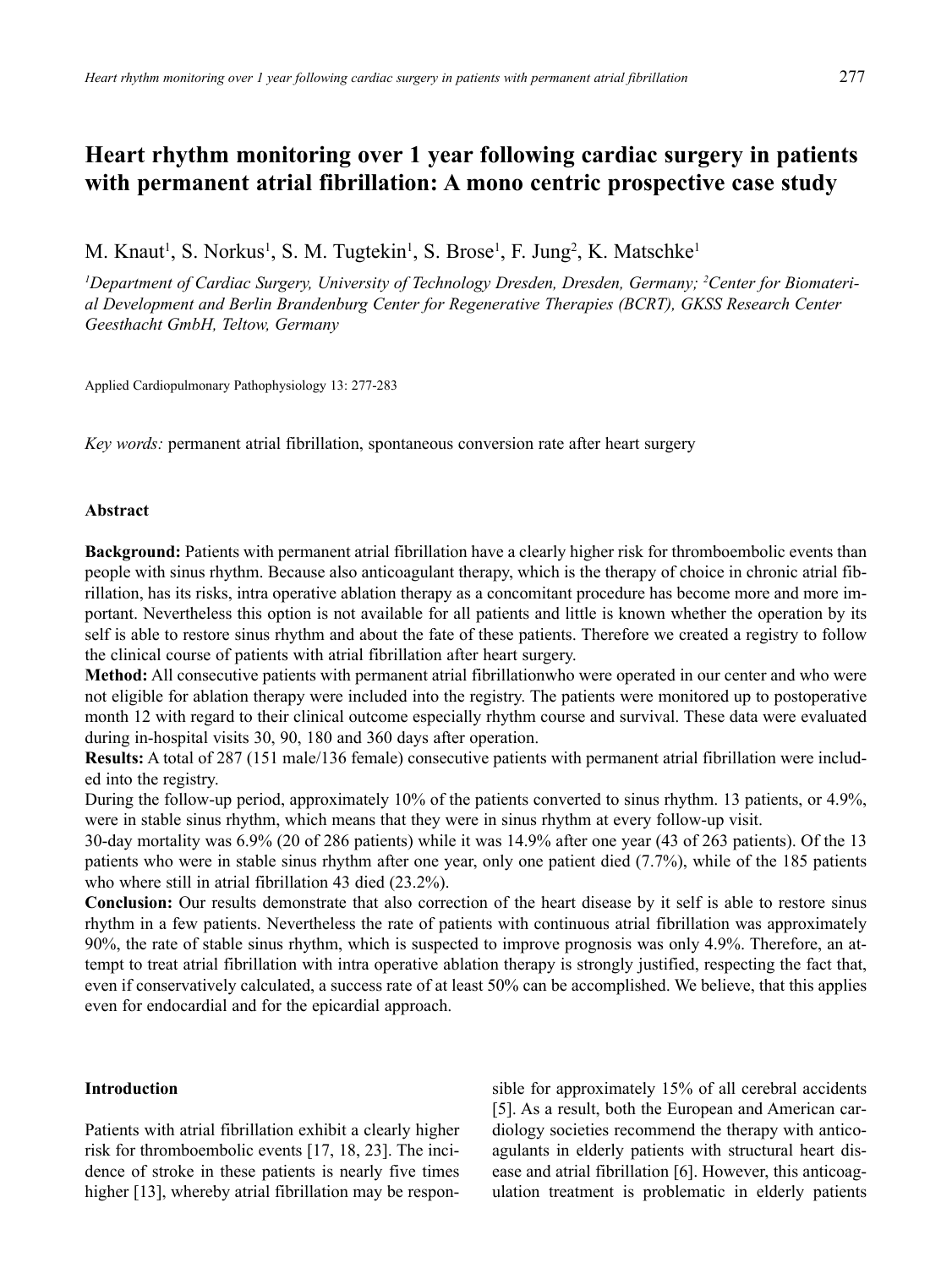with intelectual limited capacity without an appropriate social sphere, which in the meantime represent a large portion of patients scheduled for heart surgery [14, 20]. Overdosage poses a risk of hemorrhages [21], whereas underdosage can lead to thromboembolic complications. Additionally, even adequate anticoagulation therapy is not a guarantee of adequate protection [1].

Since only an insufficient amount of data currently exist regarding whether heart surgery alone i.e. bypass and/or valve operations leads to a spontaneous recovery of sinus rhythm, a prospective case study was performed including a sufficiently large group of patients who underwent operations without specific operative antiarrhythmic therapy with preoperative atrial fibrillation. These patients were monitored for up to 12 months postoperatively with regard to rhythm course and survival.

## **Methods**

The question was handled by carrying out a prospective monocentric register study. Included into the register were all patients with permanent atrial fibrillation [7] that existed longer than one month prior to operation and had been confirmed by repeated surface EKGs and/or 24-hour Holter monitoring. The indication for heart surgery in these patients was based on clinical, hemodynamic or prognostic criteria.

Patients with the following findings were excluded from the register:

- Emergency operations,
- Stroke or myocardial infarction within the last three months,
- Acute myocarditis,
- Chronic heart failure (NYHA IV),
- Severe obstructive or restrictive ventilation disorders,
- Severe endocrine disorders,
- Severe kidney and/or liver function disorders,
- Pregnancy and lactation,
- Known medication and/or drug abuse,
- Paroxysmal and persistent atrial fibrillation,
- Incapacity and/or conditions that do not allow the patient to understand the nature, significance and scope of the study.

All patients got detailed instructions about the purpose and use of the register prior to the operation. After informed consent the patients were included only if all inclusion criteria were met, if none of the exclusion criteria existed.

The study was conducted in accordance with the Declaration of Helsinki and EU guidelines [22].

All required data was recorded by a study nurse using a survey form and then entered into a database. In addition, patients were monitored over the course of one year. After their discharge from the heart center, the patients treatment was continued by their general practitioners, cardiologists or directly by the heart center for adjustments of medication and monitoring anticoagulation therapy and heart rhythm. They were reexamined after 1, 3, 6 and 12 months. A 24-hour Holter EKG was usually recorded on those occasions. The existence of a sinus rhythm was judged as a criterion of success. If a patient was in sinus rhythm at all examination appointments over a period of one year, this fullfilled the criteria for stable sinus rhythm.

The antiarrhythmic medicine was interrupted immediately before the operation, while the cardiovascular drug therapy (including thrombocyte aggregation inhibitors) was continued.

Following the operation, the patients initial received Sotalol exclusively and in the beginning of summer 2003, received metoprolol exclusively for purposes of rhythm stabilization. Phenprocoumon was used in a standardized manner for anticoagulation in instances of mechanical mitral valve replacement with a target INR of 2.5 to 3.5 and in instances of mechanical aortic valve replacement with a target INR of 2.0 to 3.0.

Sotalol/metoprolol was discontinued in all patients who were in sinus rhythm after six months and it was recommended to stop of anticoagulation. Beta-blocker therapy with metoprolol was continued in patients with structural heart disease. However, if the attending physician/cardiologist decided to continue or stop the ongoing therapeutic procedure, this decision was recorded.

## **Statistics**

The mean and standard deviation are indicated for all continuous data and percent frequency is indicated for classified variables.

Survival probabilities and survival rates in comparison between patients with and without sinus rhythm were described by means of Kaplan-Meier curves and calculated by means of a log rank test. Probabilities smaller than 0.05 were evaluated as significant.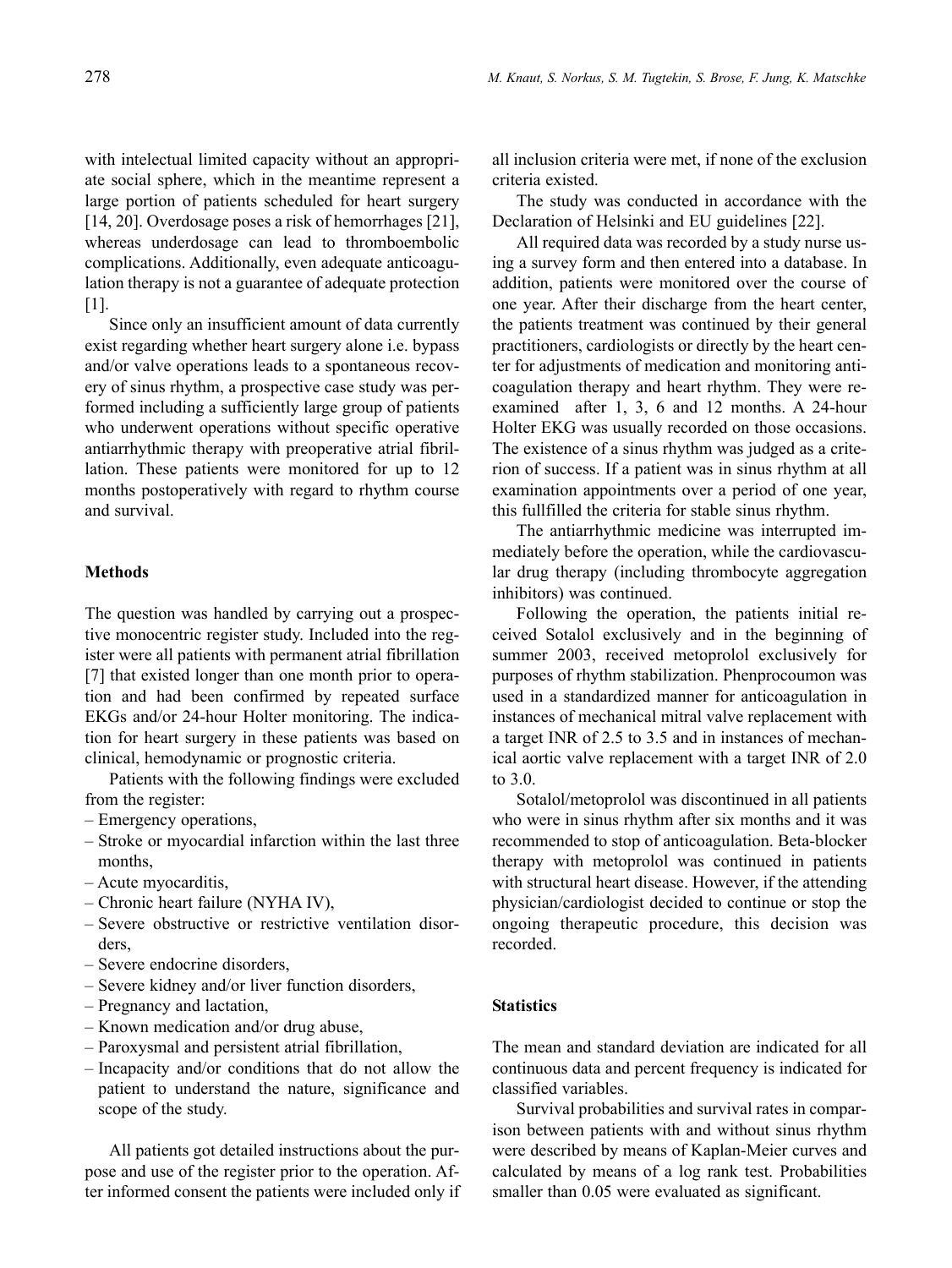Operative data (duration; type: bypass, aortic valve, mitral valve), accompanying illnesses (stroke, myocardial infarction, rheumatic illnesses, diabetes mellitus, arterial hypertonus, pulmonary hypertension) and factors that may possibly influence the clinical outcome of the operation (diameter of the left atrium, left ventricular ejection fraction, duration of the preoperative atrial fibrillation) were taken into consideration as variables for a confounder analysis. The analysis itself was conducted as a multivariate regression analysis.

# **Results**

## *Study population*

Over the span of three years, a total of 287 consecutive patients with permanent atrial fibrillation were included. 151 of the patients were male, 136 were female. The mean age of the patients was  $71.3 \pm 6.4$  years, average height was  $168 \pm 10$  centimeters, and mean weight was  $75 \pm 14.2$  kg. All patients showed permanent atrial fibrillation, on average for  $5.1 \pm 7.8$  years. Left ventricular ejection fraction equalled  $52.1 \pm$ 13.9% and the diameter of the left atrium in the parasternal acoustic window of the echocardiography was  $50.9 \pm 9.3$  millimeters. Demographic and clinical data are summarized in Table 1.

There were myocardial infarction and stroke in the medical histories of 62 and 39 patients, respectively. 122 patients had diabetes mellitus, 222 arterial hypertension, 159 pulmonary hypertension, 169 hyperlipidemia and 94 hyperuricemia. Eleven patients were smokers at the time of the operation, and 74 had ceased smoking. 172 patients were obese. Table 2 shows the operations that were conducted.

An isolated operation was conducted in 164 cases. Combined interventions were performed on 123 patients (93 patients underwent a double combined operations, 21 patients underwent a triple combined operations, six patients underwent a quadruple combined operations, two patients underwent fivefold combined operations and one patient underwent sixfold combined operations). The mean duration of the operation was  $2.85 \pm 1.0$  hours (range: 1.3 - 7.95 hours).

*Table 1: Patient demographic and clinical data*

| No. of patients:        | 287             |                    |
|-------------------------|-----------------|--------------------|
| Male/female             | 151/136         |                    |
| Age [years]             | $71.3 \pm 6.4$  | Range: 36 - 88     |
| LVEF $[%]$              | $52.2 \pm 13.9$ | Range: 20 - 85     |
| Duration of pAF [years] | $5.1 \pm 7.8$   | Range: 0.2 - 37.2  |
| $LA$ [mm]               | $50.9 \pm 9.03$ | Range: 24 - 99     |
| BMI $[Kg/m^2]$          | $26.6 \pm 4.1$  | Range: 16.7 - 42.5 |

BMI: body mass index; LVEF: left ventricular ejection fraction; pAF: permanent atrial fibrillation; LA: left atrium diameter – parasternal

*Table 2: Types of heart surgery conducted*

| ACB         | 148 | 51.6% |
|-------------|-----|-------|
| AVRp        | 112 | 39.0% |
| <b>MVRp</b> | 71  | 24.7% |
| <b>MVRe</b> | 29  | 10.1% |
| TCRe        | 24  | 8.4%  |
| other       | 54  | 18.8% |

ACB: aortocoronary bypass; AVRp: aortic valve replacement; MVRp: mitral valve replacement; MVRe: mitral valve reconstruction; TCRe: tricuspid valve reconstruction; multiple categories possible

#### **Rhythm course**

The main attention was focused on the postoperative rhythm course, i.e. recovery of sinus rhythm without ablation treatment. Table 3 shows the number of patients in sinus rhythm at day 30, 90, 180 and 360 "follow-up." Rhythm data could not be obtained during the follow-up period approximately 8% of the patients.

Approximately 10% of the patients were in sinus rhythm at one or more of the follow-up appointments. 13 patients, or 4.9%, were in stable sinus rhythm (those patients who exhibited a sinus rhythm at each examination). Therefore, the remaining 5.1% of patients exhibited paroxysmal atrial fibrillation over the first year after the operation.

A total of 47 patients had a pacemaker after one year (VVI: 42 patients, DDD: 5 patients). Since 29 patients already had pacemakers prior to the operation  $(10.1\%)$ , the rate of new implants was 6.2%. Five cardioversions were performed during the stay at the heart center. Nine further electric cardioversions were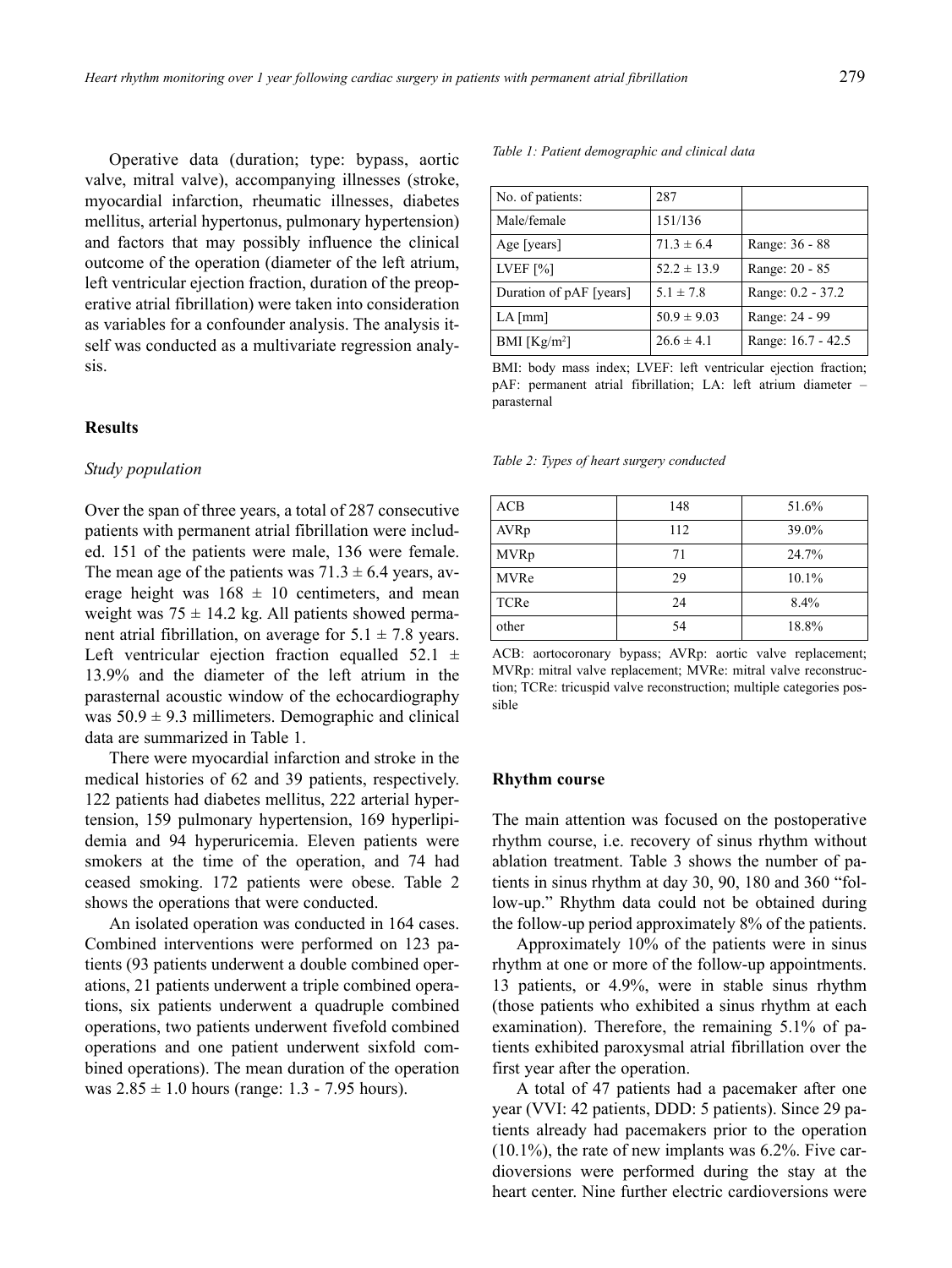|                               | Postoperative day |                  |                  |                  |  |
|-------------------------------|-------------------|------------------|------------------|------------------|--|
|                               | 30                | 90               | 180              | 360              |  |
| no. of patients ( $n = 287$ ) | 266               | 233              | 223              | 219              |  |
| deceased                      | 20                | 29               | 39               | 43               |  |
| absent                        | 1                 | 25               | 25               | 25               |  |
| sinus rhythm                  | 22                | 20               | 21               | 23               |  |
| atrial fibrillation           | 239               | 209              | 197              | 188              |  |
| atrial flutter                |                   |                  |                  |                  |  |
| - typical                     | 3                 | 1                | $\overline{2}$   | 5                |  |
| - atypical                    | $\boldsymbol{0}$  | $\boldsymbol{0}$ | $\boldsymbol{0}$ | $\boldsymbol{0}$ |  |
| cumulative VVI-SM             | 32                | 26               | 21               | 24               |  |
| cumulative DDD-SM             | 1                 | $\overline{2}$   | 3                | 3                |  |
| no. of CV                     | 9                 | 1                | $\boldsymbol{0}$ | $\mathbf{1}$     |  |
|                               |                   |                  |                  |                  |  |
| spontaneous sinus rhythm      | $9.0\%$           | 9.5%             | 9.5%             | 11.5%            |  |

*Table 3: Rhythm course of the patients of the control group after 30, 90, 180 and 360 days*

VVI-SM: Single chamber pacemaker; DDD-SM: dual chamber pacemaker; CV: electric cardioversion

performed in the ensuing rehabilitation, all these patients remained in sinus rhythm for only a short period of time.

The vast majority of patients exhibited atrial fibrillation within the first 10 days following the operation. A few patients, however, were in sinus rhythm during the immediate post operative period but then later exhibited atrial fibrillation once again. Figure 1 shows the time of the first recorded atrial fibrillation following early postoperative atrial or av-sequential stimulation as an expression of the loss of the sinus rhythm or the inability to continue atrial stimulation.

# **Mortality**

Figure 2 shows cumulative survival of the patients over time. After 30 days, mortality was 6.99% (20 of 286 patients) and 14.98% after one year (43 of 263 patients).

Of the 13 patients who were in stable sinus rhythm after one year, no patient died (0%), while from the 185 patients who continued to exhibit atrial fibrillation after the operation, 43 died (23.2%). Statistical analysis by means of rank tests cannot be performed be-



*Figure 1. Time of the first recorded postoperative atrial fibrillation (Kaplan-Meier analysis)*

cause no events occurred in the "stable sinus rhythm" group.

### **Preoperative factors influencing mortality**

A further analysis investigated which factors influenced postoperativ mortality after the operation. Pre-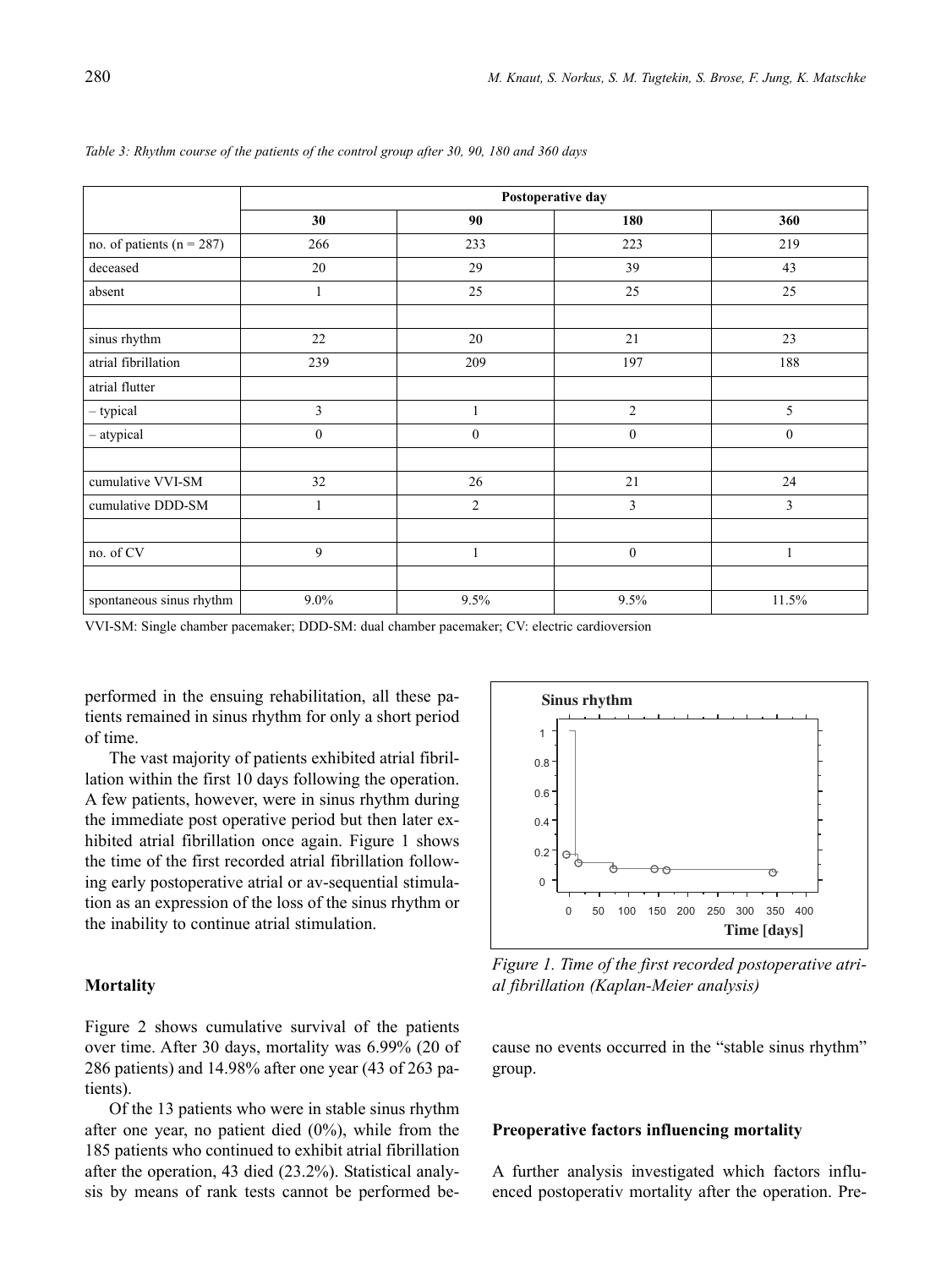

*Figure 2. Cumulative survival for patients up to one year after the operation (Kaplan-Meier analysis)*



*Figure 3. Cumulative survival of those patients who remained in stable sinus rhythm or in atrial fibrillation up to one year (Kaplan-Meier analysis)*

operative parameters such as size of the atrium, duration of atrial fibrillation prior to the operation, ejection fraction and patient age, as well as cardiovascular risk factors such as diabetes mellitus, arterial hypertension, obesity and smoking were classified as factors of influence. Further accompanying illnesses such as pulmonary hypertension, as well as intraoperative factors such as the operation duration (indicating the complexity of the intervention), conducting a coronary bypass, an aortic valve operation and a mitral valve operation, were taken into consideration. Significant factors influencing mortality (within the scope of a covariable analysis of the Kaplan-Meier statistics) were found to be:

- Duration of the operation ( $p < 0.0001$ ),
- $-$  Prior stroke (p = 0.0016)
- Ejection fraction ( $p = 0.0034$ ), and
- $-$  Age (p = 0.0246) of the patient.

The duration of the operation of the surviving patients was shorter  $(2.7 \pm 0.8 \text{ hours})$  than of those patients who died later on  $(3.7 \pm 1.6 \text{ hours})$ .

Of the 287 patients in the entire group, 39 (14%) had already experienced a stroke. Eleven of these incidents occurred in the deceased patients (26%), and 28 occurred in the surviving patients (12%).

The surviving patients were a little bit younger than those who died with ages of  $70.9 \pm 8.3$  years and  $72.3 \pm 8.1$  years, respectively, and exhibited a somewhat higher left ventricular ejection fraction of  $52.9 \pm$ 13.4% (in comparison to  $47.0 \pm 15$ % for the deceased patient group). The remaining factors did not influence postoperative survival.

# **Discussion**

In general, it can be assumed that the vast majority of patients suffering from atrial fibrillation preoperatively will continue to experience atrial in other studies fibrillation following heart surgery [2, 8, 9, 12, 24]. In other studies after one year, between 0% [3] and 31.5% [19] of patients were in sinus rhythm. This is a considerable degree of variability that may in fact be mainly due to the small number of cases in these studies. To date, however, there have been no prospective surveys (if one disregards the small control groups of the randomized ablation studies).

As a result, a prospective case register for patients with permanent atrial fibrillation was established in Dresden in order to record and analyze the frequency of sinus rhythm following single heart operations.

The criterion of success at the follow-up of patients who received ablation treatment is differently defined in the various studies. While in some studies the presence of sinus rhythm at the time of the follow-up was considered to be a criterion of success, it was the absence of atrial fibrillation in others. For sure it is difficult to detect a permanent sinus rhythm because not all patients notice the onset of atrial fibrillation. Continuous rhythm monitoring is also not possible (with the exception of patients who have the option of home monitoring). As a compromise, the present survey proceeded in such a way that sinus rhythm was judged as stable if a patient exhibited sinus rhythm on a surface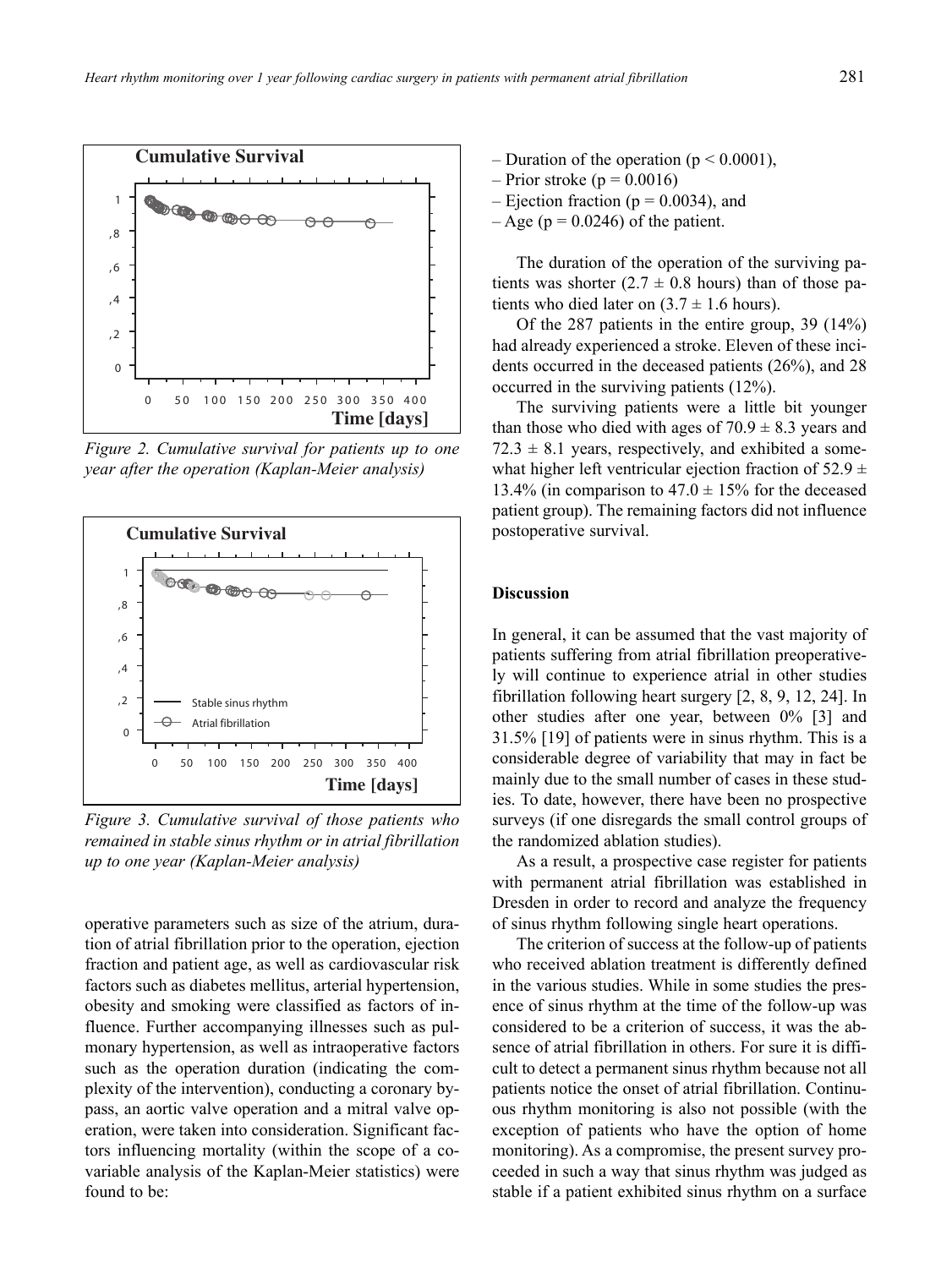or 24-hour Holter EKG at all follow-up appointments. These data can only be ascertained when patients are repeatedly asked to return to the hospital during the postoperative period or are closely monitored within the context of a structured collaboration with the cardiologists who are continuing the patient's care.

The results show that for patients who exhibit permanent atrial fibrillation prior to operation, stable sinus rhythms occurred only in very limited number of cases after the operation. Approximately 10% of the patients were in sinus rhythm at one of the follow-up appointment, while only 4.9% exhibited a stable sinus rhythm lasting over the one year period.

In our study, stable sinus rhythms in the postoperative period were observed more frequently in younger patients, with shorter operation time, with good ejection fractions and with patients who had not already suffered a stroke. In particular, age as well as the ejection fraction could be identified as factors for postoperative restoration of sinus rhythm [6].

The mortality rate of 14.9% after one year is comparable to the results reported in other studies ranging from 8 to 19% [4]. In addition, there was a clear advantage for survival for patients who achieved a stable sinus rhythm after the operation [11]. A similar result was reported by Obadia, who likewise found an advantage for survival in patients who were in sinus rhythm following the operation, remarkably whom the difference over time – up to four years – became clearer (15%). 92% of the patients in sinus rhythm were still alive after four years, whereas only 77% of those with atrial fibrillation survived [16].

#### **Conclusion**

Knowing the incidence of restoration of sinus rhythm following heart surgery in patients who suffer from permanent atrial fibrillation prior to the operation is absolutely necessary for evaluating the efficacy of ablation treatment. Regarding this topic, we find essentially retrospective analyses [2, 8, 9, 14, 22], smaller prospective surveys [6, 15] or control groups from randomized studies [3, 18] – which nevertheless also have only very small numbers of cases – in the literature.

Our results show that approximately 10% of patients with preoperative permanent atrial fibrillation have sinus rhythm at one are more postoperative monitoring appointments and only 5% achieved a permanent sinus rhythm (the other 5% showed paroxysmal atrial fibrillation).

Conservatively estimated, a stable sinus rhythm can be achieved postoperatively with comparable operations including ablation treatment in at least every second patients. Therefore, this investigation supports the strategy of concomittant ablation therapy during heart surgery in patients with atrial fibrillation.

#### **References**

- 1. Bernhardt P, Schmidt H, Sommer T, Lüderitz B, Omran H. Atrial fibrillation patients at high risk for cerebral embolism. Clin Res Cardiol 2006; 95: 148-153
- 2. Chua YL, Schaff HV, Orszulak TA, Morris JJ. Outcome of mitral valve repair in patients with preoperative atrial fibrillation. J Thorac Cardiovasc Surg 1994; 107: 408-415
- 3. Deneke T, Khargi K, Grewe PH, Laczkovics A, von Dryander S, Lawo T, Muller KM, Lemke B. Efficacy of an additional MAZE procedure using cooled-tip radiofrequency ablation in patients with chronic atrial fibrillation and mitral valve disease. Eur Heart J 2002; 23: 558-566
- 4. Eagle KA, Guyton RA, Davidoff R et al. ACC/AHA guidelines for coronary artery bypass graft surgery: executive summary and recommendations: a report of the American College of Cardiology/ American Heart Association Task Force on Practise Guidelines. Circulation 1999; 100: 1464-1480
- 5. Ezekowitz MD, Netrebko PI. Anticoagulation in management of atrial fibrillation. Curr Opin Cardiol 2003; 18: 26-31
- 6. Flugelman MY, Hasin Y, Katznelson N, Kriwisky M, Shefer A, Gotsman MS. Restoration and Maintenance of sinus rhythm after mitral valve surgery for mitral stenosis. Am J Cardiol 1984; 54: 617-619
- 7. Fuster V, Ryden LE, Asinger RW, Cannom DS, Crijns HJ, Frye RL, Halperin JL, Kay GN, Klein WW, Levy S, McNamara RL, Prystowsky EN, Wann LS, Wyse DG, Gibbons RJ, Antman EM, Alpert JS, Faxon DP, Fuster V, Gregoratos G, Hiratzka LF, Jacobs AK, Russell RO, Smith SC, Klein WW, Alonso-Garcia A, Blomstrom-Lundqvist C, De Backer G, Flather M, Hradec J, Oto A, Parkhomenko A, Silber S, Torbicki A. American College of Cardiology/American Heart Association/European Society of Cardiology Board. ACC/AHA/ESC guidelines for the management of patients with atrial fibrillation: executive summary. J Am Coll Cardiol 2001; 38: 1231-66
- 8. Kahn DR, Krish MM, Ferguson PW, Sloan H. Cardioversion after mitral valve operations. Circulation 1967; 35: 182-185
- 9. Kalil RAK, Maratia CB, DÁvila A, Ludwig FB. Predictive factors for persistence of atrial fibrillation after mitral valve operation. Ann Thorac Surg 1999; 67: 614-617
- 10. Knaut M, Tugtekin SM, Jung F, Matschke K. Microwave ablation for the surgical treatment of permanent atrial fibrillation – a single center experience. Eur J Cardiothorac Surg 2004; 26: 742- 746
- 11. Knaut M, Tugtekin S M, Spitzer SG, Jung F, Matschke K. Mortality after cardiac surgery with or without microwave ablation in patients with permanent atrial fibrillation. J Heart Valve Dis 2005; 14: 531-537
- 12. Knaut M, Tugtekin SM, Spitzer S, Jung F, Matschke K. Intraoperative endocardial microwave ablation for treatment of perma-